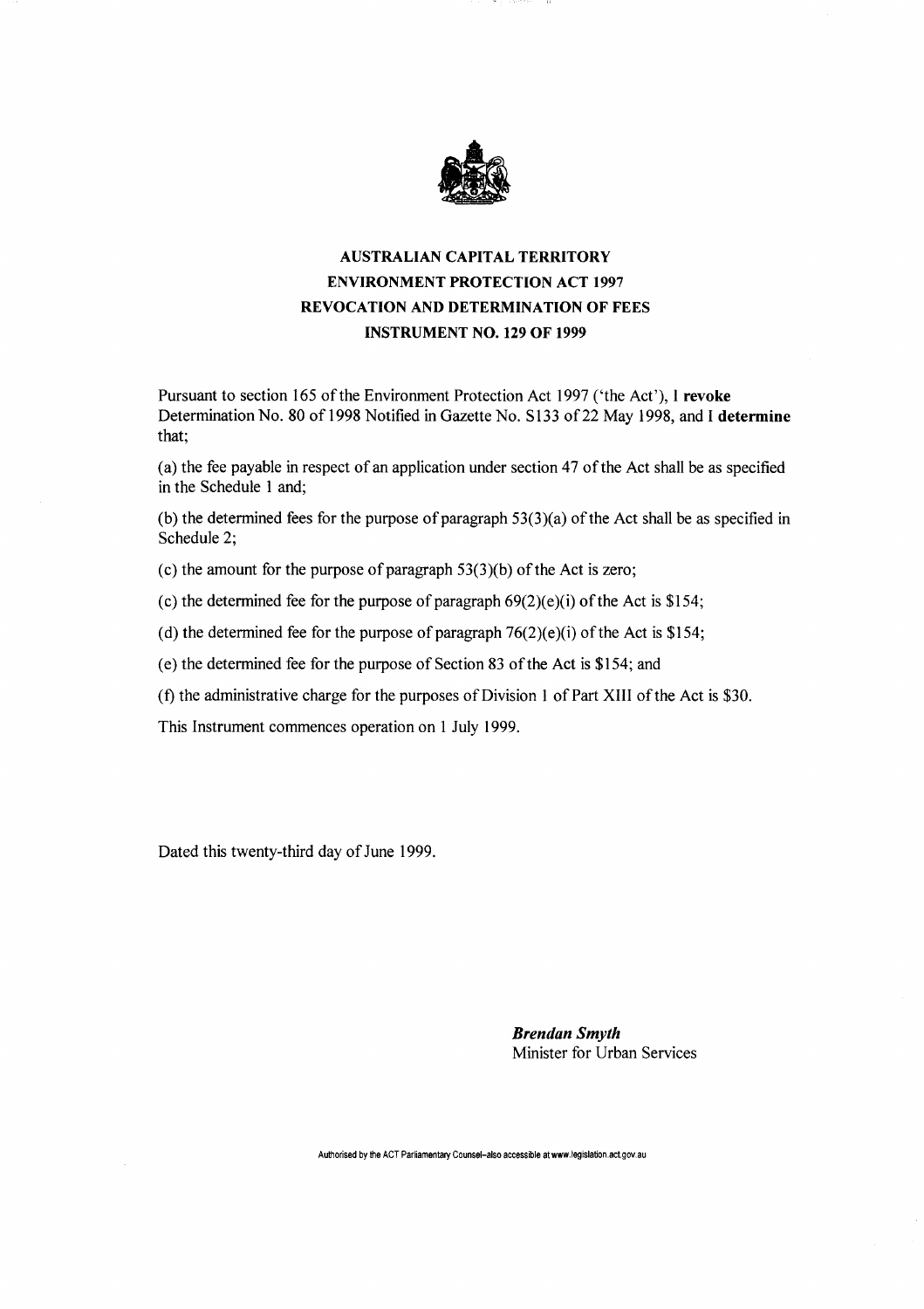#### **THIS IS PAGE 1 OF SCHEDULE 1 TO THE INSTRUMENT MADE UNDER THE ENVIRONMENT** PROTECTION ACT 1997 **ON** THE **TWENTY-THIRD DAY OF JUNE** 1999

| <b>Provision for purposes</b><br>for which fee is payable   | Description of matter in respect of which<br>fee is payable | Fee payable \$ |
|-------------------------------------------------------------|-------------------------------------------------------------|----------------|
| Schedule 1<br>Section $2(a)$                                | The manufacture, sale, storage,                             | 154.00         |
|                                                             | supply, transport, use, servicing or disposal of,           |                |
|                                                             | or other dealing with an ozone depleting or                 |                |
|                                                             | other substance or a thing containing an ozone              |                |
|                                                             | depleting or other substance                                |                |
| Schedule 1<br>Section 2 (b)                                 | In-stream extraction where the amount                       |                |
|                                                             | extracted is:                                               |                |
|                                                             | $-$ less than 30,000 tonnes per year                        | 3072.00        |
|                                                             | $-30,000$ to 100,000 tonnes per year                        | 4096.00        |
|                                                             | $-$ over 100,000 tonnes per year                            | 5632.00        |
| Schedule 1<br>Section $2(c)$                                | Commercial incineration                                     | 1536.00        |
| Schedule 1<br>Section $2(d)$                                | The conduct of a crematorium                                | 154.00         |
| Schedule 1<br>Section $2(e)$                                | Commercial landfill                                         | 1536.00        |
| Schedule 1                                                  | Sewage treatment where the amount of                        |                |
| Section $2(g)$                                              | effluent discharged is:                                     |                |
|                                                             | $-$ less than 100 megalitres per year                       | 154.00         |
|                                                             | $-100$ to 1,000 megalitres per year                         | 512.00         |
|                                                             | $-1,001$ to 5,000 megalitres per year                       | 1536.00        |
|                                                             | $-$ 5,001 to 10,000 megalitres per year                     | 3072.00        |
|                                                             | $-10,001$ to 25,000 megalitres per year                     | 4096.00        |
|                                                             | $-$ over 25,000 megalitres per year                         | 5632.00        |
| Schedule 1<br>Section 2 (h)<br>Schedule 1<br>Section $2(j)$ | Commercial aquaculture                                      | 307.00         |
|                                                             | The conduct of a feedlot where the capacity of              |                |
|                                                             | the feedlot is:                                             |                |
|                                                             | -less than 500 animals                                      | 154.00         |
|                                                             | $-500$ to 2500 animals                                      | 307.00         |
|                                                             | $-$ over 2500 animals                                       | 1024.00        |
| Schedule 1<br>Section $2(k)$                                | The conduct of stock saleyards                              | 154.00         |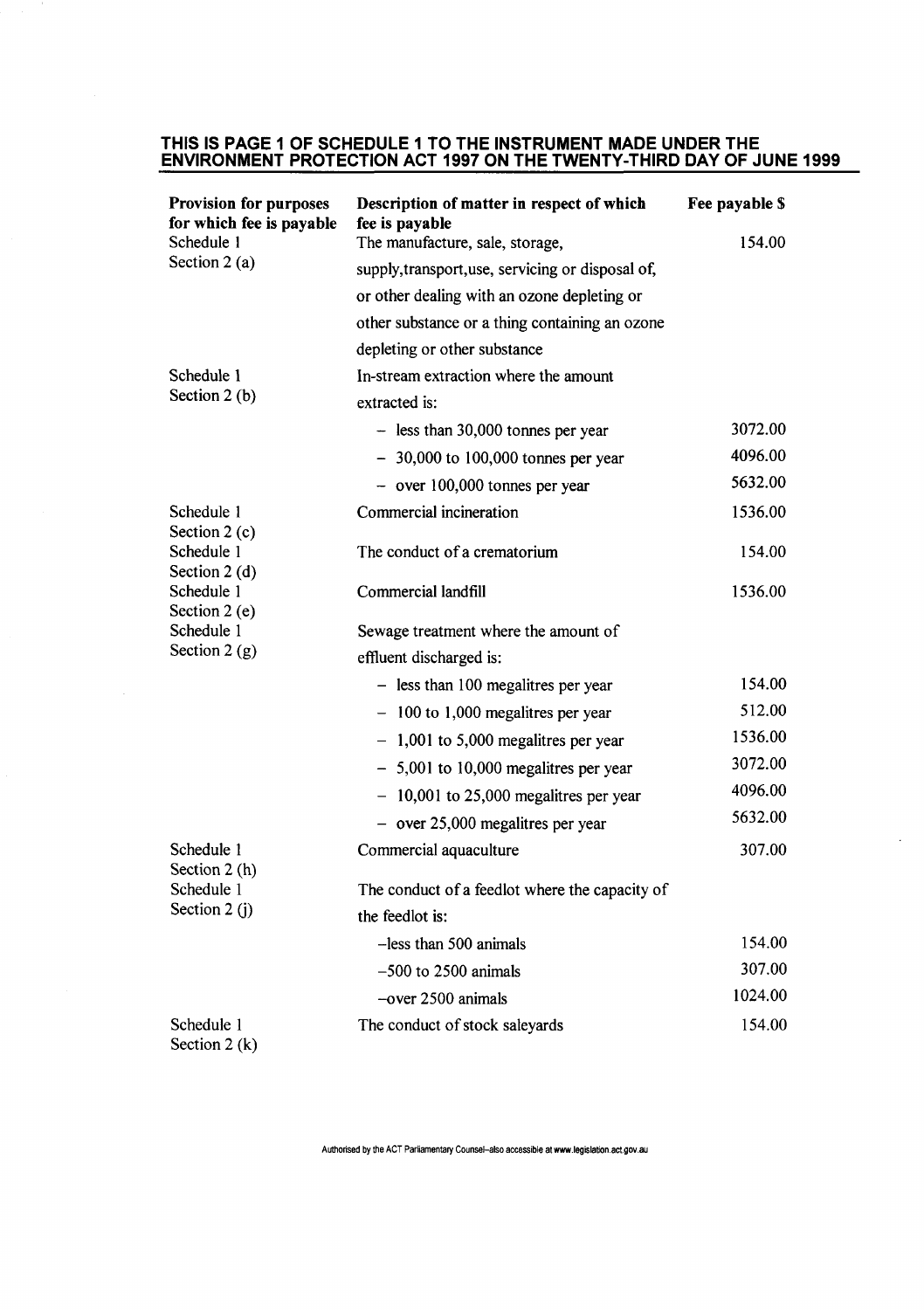#### ा अस्ति । एक<del>ा क्रमी का</del> सामान्य । अस्ति ।

# **THIS IS PAGE 2 OF SCHEDULE 1 TO THE INSTRUMENT MADE UNDER THE ENVIRONMENT PROTECTION ACT 1997 ON THE TWENTY-THIRD DAY OF JUNE 1999**

| Provision for purposes<br>for which fee is payable            | Description of matter in respect of which<br>fee is payable                                                                                                   | Fee payable<br>(in S) |
|---------------------------------------------------------------|---------------------------------------------------------------------------------------------------------------------------------------------------------------|-----------------------|
| Schedule 1<br>Section 2 (m)                                   | Woolscouring or wool carbonising                                                                                                                              | 307.00                |
| Schedule 1<br>Section $2(n)$<br>Schedule 1<br>Section $2(p)$  | Outdoor concert activities                                                                                                                                    | 154.00                |
|                                                               | The management of a concert venue                                                                                                                             |                       |
|                                                               | - Exhibition Park In Canberra                                                                                                                                 | 512.00                |
|                                                               | - Others                                                                                                                                                      | 154.00                |
| Schedule 1<br>Section $2(q)$                                  | The generation of electricity where the                                                                                                                       |                       |
|                                                               | generating capacity of the plant is:                                                                                                                          |                       |
|                                                               | -less than 450 gigawatts per hour                                                                                                                             | 512.00                |
|                                                               | $-450$ to 1,000 gigawatts per hour                                                                                                                            | 1536.00               |
|                                                               | $-1,000$ gigawatts per hour                                                                                                                                   | 4096.00               |
| Schedule 1<br>Section $2(r)$<br>Schedule 1<br>Section $2(s)$  | Motor racing events                                                                                                                                           | 154.00                |
|                                                               | The management of a motor racing venue                                                                                                                        | 154.00                |
| Schedule 1<br>Section $2(u)$<br>Schedule 1<br>Section 2 $(v)$ | The commercial use of chemical products                                                                                                                       | 154.00                |
|                                                               | The storage or production of a petroleum<br>product                                                                                                           | 1536.00               |
| Schedule 1<br>Section $3(a)$<br>Schedule 1<br>Section $3(b)$  | The commercial production of alcoholic or<br>non-alcoholic beverages<br>The manufacture of things in furnaces or kilns<br>where the capacity of the plant is: | 154.00                |
|                                                               | $-$ less than 5,000 tonnes per year                                                                                                                           | 154.00                |
|                                                               | $-5,000$ to 50,000 tonnes per year                                                                                                                            | 512.00                |
|                                                               | $-$ over 50,000 tonnes per year                                                                                                                               | 1536.00               |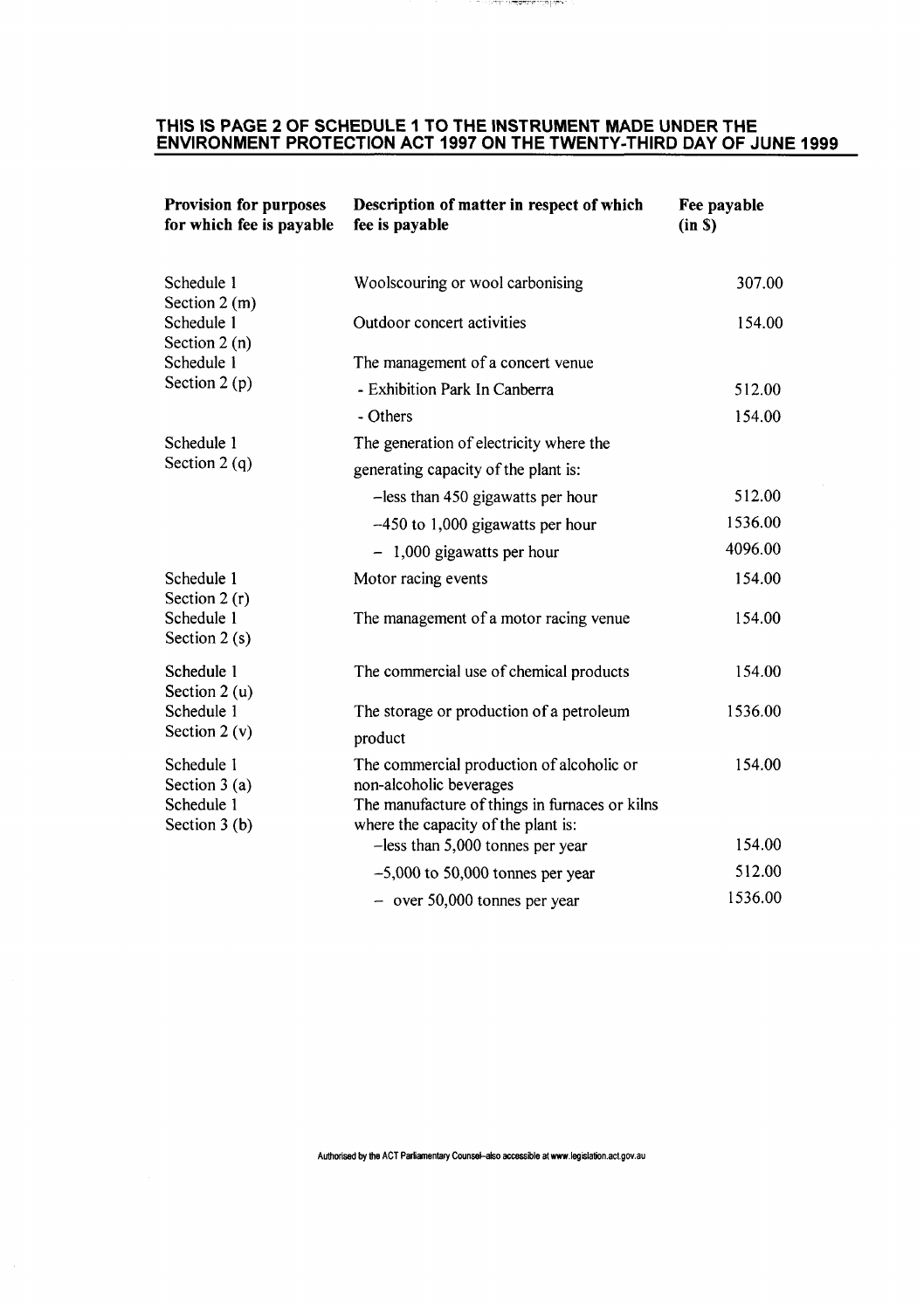### **THIS IS PAGE 3 OF SHEDULE 1 TO THE INSTRUMENT MADE UNDER THE ENVIRONMENT PROTECTION ACT 1997 ON THE TWENTY-THIRD DAY OF JUNE 1999**

 $\hat{\boldsymbol{\beta}}$ 

k, f

 $\frac{1}{2}$ 

 $\sim$ 

| Provision for purposes<br>for which fee is payable | Description of matter in respect of which<br>fee is payable | Fee payable<br>(in S) |
|----------------------------------------------------|-------------------------------------------------------------|-----------------------|
| Schedule 1<br>Section $3(c)$                       | The preservation of wood                                    |                       |
|                                                    | where the capacity of the plant is:                         |                       |
|                                                    | $-$ less than 5,000 tonnes per year                         | 154.00                |
|                                                    | $-5,000$ to 50,000 tonnes per year                          | 512.00                |
|                                                    | $-$ over 50,000 tonnes per year                             | 1536.00               |
| Schedule 1                                         | The production of concrete or concrete                      |                       |
| Section $3(d)$                                     | products where the capacity of the plant is:                | 154.00                |
|                                                    | $-$ less than 10,000 tonnes per year                        | 307.00                |
|                                                    | $-10,000$ to 50,000 tonnes per year                         | 1024.00               |
|                                                    | $-$ over 50,000 tonnes per year                             |                       |
| Schedule 1<br>Section $3(e)$                       | Forestry activities                                         | 1536.00               |
| Schedule 1                                         | Major land development or construction activi               |                       |
| Section $3(f)$                                     | where the site is:                                          |                       |
|                                                    | $-$ less than 1 hectare                                     | 358.00                |
|                                                    | $-1$ to 2 hectares                                          | 614.00                |
|                                                    | $-$ over 2 to 5 hectares                                    | 922.00                |
|                                                    | $-$ over 5 to 20 hectares                                   | 1536.00               |
|                                                    | $-$ over 20 hectares                                        | 2458.00               |
| Schedule 1                                         | Management of municipal services                            | 1536.00               |
| Section $3(g)$                                     | maintenance on unleased land                                |                       |
| Schedule 1                                         | Wastewater recycling activities                             | 154.00                |
| Section 3 (h)                                      |                                                             |                       |
| Schedule 1                                         | The commercial collection of waste from                     | 154.00                |
| Section 3 (j)                                      | commercial premises                                         |                       |